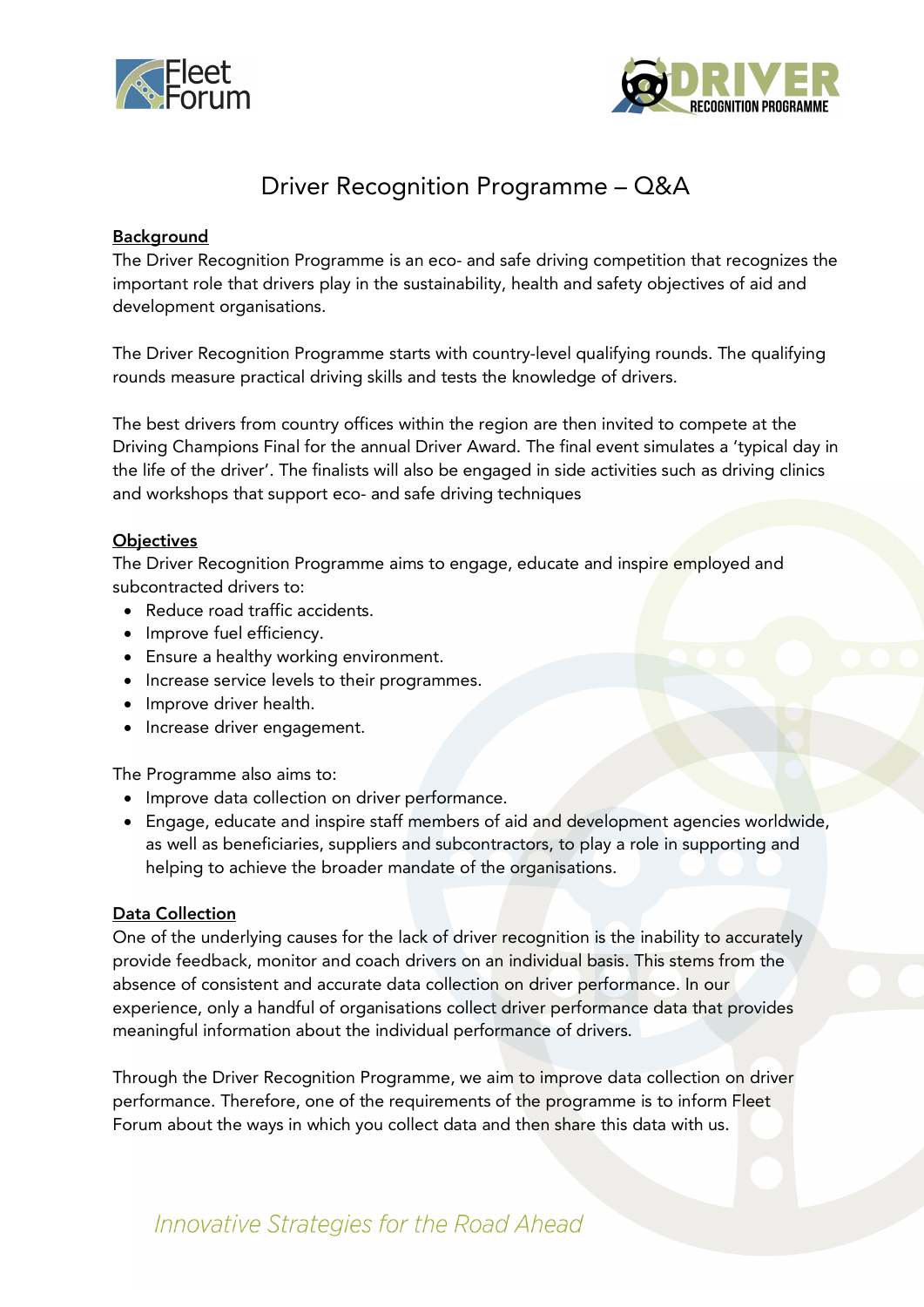



## General Questions

## Who is entitled to participate?

The programme is open to all country offices of humanitarian organisations in the region. Once signed up, they must undertake the Qualifying Rounds to identify their top light vehicle (sedans / 4x4) driver from their organisation. The winning driver will then represent the organisation at the final event – the Driving Champions Final.

## How many drivers can an organisation sign up for participation?

The programme consists of Qualifying Rounds and the Driving Champions Final. There is no limit to the number of drivers who can participate in the qualifying rounds. We advise organisations to encourage all their drivers to sign up on a voluntary basis. At the final event, 1 driver and 1 senior manager will participate from the respective organisation.

## Do drivers need to speak English to participate?

Drivers do not need to read and speak English well to participate. Some of the qualifying rounds are administered by a representative within your country office. This person can be the manager of the drivers, the fleet manager, administration manager etc. Therefore, it is important that this person speak English to communicate with Fleet Forum and understand the qualifying rounds tools.

A few tools will be administered by Fleet Forum directly in English; depending on the number of drivers, Fleet Forum will either translate these to the required local language or ask the representative to guide the drivers.

## Is the inclusion of a senior manager mandatory?

Each organisation is urged to invite a senior manager to accompany the drivers. At the heart of this programme is the need to recognize the crucial role drivers play in organisations; therefore it is of utmost importance for a senior manager to be supporting the drivers at the Driving Champions Final

#### How long will the whole exercise take at country level?

The Qualifying Rounds typically last for 2 to 3 months. However, the time commitment required by each office and driver will be no more than a few hours.

#### What are the costs to participate in the programme?

For the Qualifying Rounds, there are no direct (monetary) costs. Of course, we ask you and your colleagues to take time to carry out the rounds in which the best driver is selected. Non-monetary methods are used: an online knowledge test that Fleet Forum provides and submission of basic fleet management data.

For the Driving Champions Final, we ask participating organisations to cover the cost of travel and accommodation for 1 driver and 1 senior manager. Fleet Forum and our Title

# Innovative Strategies for the Road Ahead